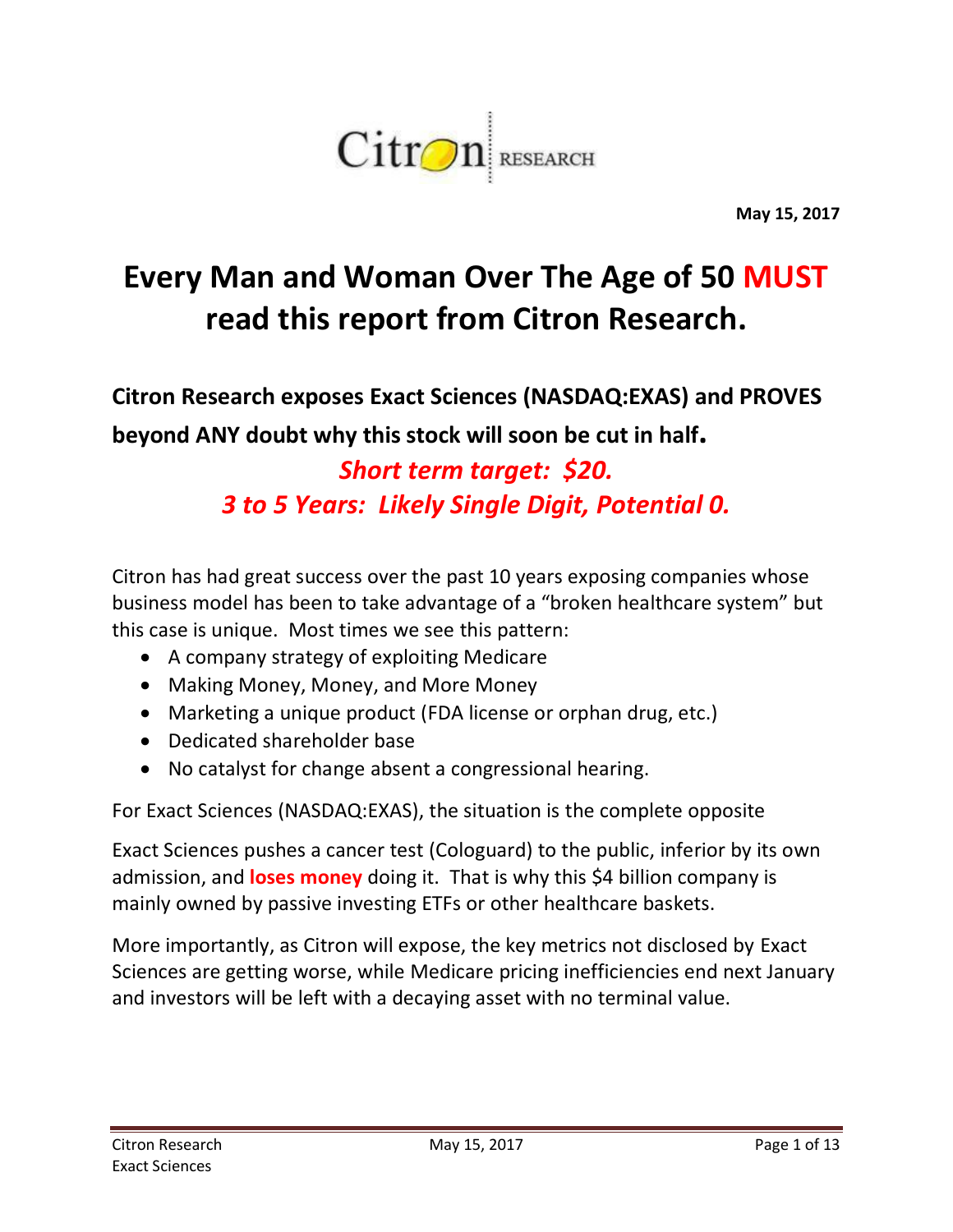## **How Did We Get Here?? Meet Cologuard: A Seriously Inferior Product and a Disastrous Business Model**

Cologuard is a branded laboratory-based scan for DNA traces in stool samples indicating colorectal cancer. In a move that surprised many, and despite its lack of effectiveness, Cologuard was approved by the FDA and for Medicare reimbursement in 2014. This was ostensibly to encourage some sort of screening by the significant portion of the general public who are reluctant to have routine colonoscopy, which is the recommended standard of care. Then, due to a littleknown **loophole** in Obamacare, it became obligatory for insurance reimbursement for certain classes of "approved list" diagnostics – even if they aren't standard of care. And with that, Exact Sciences was off to the races.

### **Cologuard is Not the Standard of Care for Colon Cancer Screening. And There's a Good Reason for that.**

Exact Sciences markets (aggressively, to end user consumers) a "poop in a box" test for colorectal cancer, the rationale being that is less fear-inducing for many people than colonoscopy. So, as crazy as this might sound, a \$4 billion company exists because some men think they are "too cool" (or too scared) to get a colonoscopy, despite the real dangers of colon cancer.

If anyone remembers Valeant's Jublia, the overpriced toe fungus treatment that was marketed directly to consumers, then Cologuard should truly offend you. Colorectal cancer is a lot more dangerous than toenail fungus. The strategy of direct-to-public advertising places Exact Sciences in the role of endangering potential colonoscopy patients, by encouraging them to not accept their own doctors' guidance.

Unlike anything we have ever seen before, Exact Science **admits** its product is inferior to both less expensive tests **and** the standard of care.

As published in Gastro Journal in 2106, these are the results of the test on Cologuard from a study conducted at Stanford University Medical Center. (MTsDNA is the clinical term for Cologuard):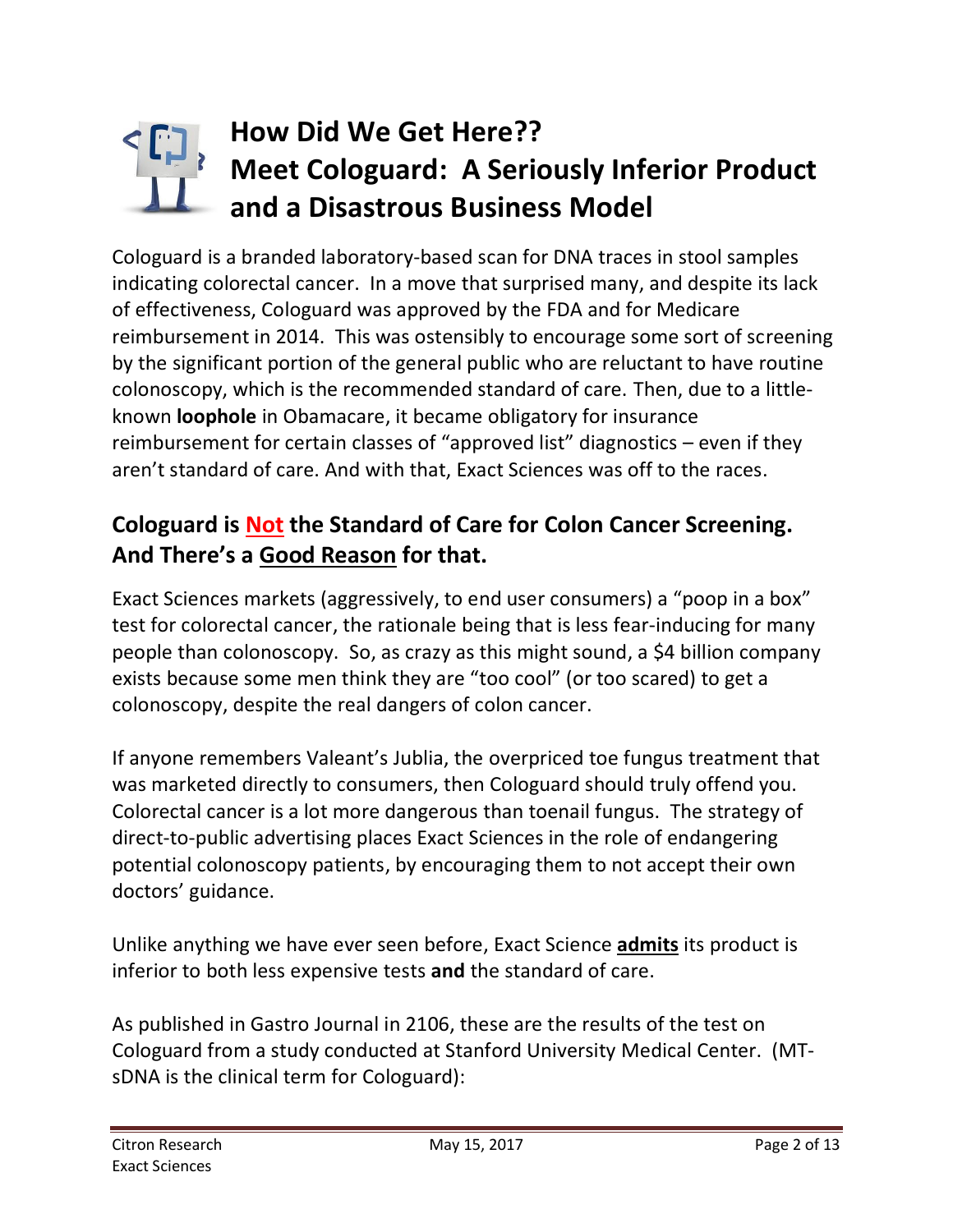"In a Markov model, **we found FIT and colonoscopy to be more effective and less costly than the MT-sDNA test when participation rates were equal for all strategies**.

**[http://www.gastrojournal.org/article/S0016-5085\(16\)34617-0/abstract](http://www.gastrojournal.org/article/S0016-5085(16)34617-0/abstract)**

What's particularly shocking about this study is that **Exact Sciences funded it!** They rolled the dice to hopefully get a positive study and they lost, and now they try to pretend investors and insurance companies won't notice the truth.

## **It Gets Worse For The "Science" that is not Exact.**

**United Healthcare**, the largest managed healthcare company in the United States who is a thought leader in diagnostics declared last month:

"**Fecal DNA testing for colorectal cancer screening and/or monitoring is unproven and not medically necessary.** There is insufficient published evidence in the clinical literature supporting the diagnostic accuracy of fecal DNA tests to screen for colorectal cancer in asymptomatic, average-risk patients. The gold standard for colorectal cancer screening is optical colonoscopy. There is insufficient published evidence comparing fecal DNA testing to optical colonoscopy. **In fact, there is insufficient published clinical evidence that fecal DNA testing reduces the likelihood of mortality from colorectal cancer.**

[https://www.unitedhealthcareonline.com/ccmcontent/ProviderII/UHC/en-](https://www.unitedhealthcareonline.com/ccmcontent/ProviderII/UHC/en-US/Assets/ProviderStaticFiles/ProviderStaticFilesPdf/Tools%20and%20Resources/Policies%20and%20Protocols/Medical%20Policies/Medical%20Policies/Fecal_DNA_Testing.pdf)

[US/Assets/ProviderStaticFiles/ProviderStaticFilesPdf/Tools%20and%20Resources/Policies%20and%20Protocols/M](https://www.unitedhealthcareonline.com/ccmcontent/ProviderII/UHC/en-US/Assets/ProviderStaticFiles/ProviderStaticFilesPdf/Tools%20and%20Resources/Policies%20and%20Protocols/Medical%20Policies/Medical%20Policies/Fecal_DNA_Testing.pdf) [edical%20Policies/Medical%20Policies/Fecal\\_DNA\\_Testing.pdf](https://www.unitedhealthcareonline.com/ccmcontent/ProviderII/UHC/en-US/Assets/ProviderStaticFiles/ProviderStaticFilesPdf/Tools%20and%20Resources/Policies%20and%20Protocols/Medical%20Policies/Medical%20Policies/Fecal_DNA_Testing.pdf)

It should be noted in healthcare that United's Optum business is the gold standard of assessing costs benefit of a procedure in a "big data" population health framework. It should come as no surprise their conclusion aligned with the company's own study.

*When the nation's largest managed care provider refuses to reimburse for what it considers to be an inferior and not cost effective diagnostic method for colorectal cancer, how in the world can Exact ever grow into profitability?*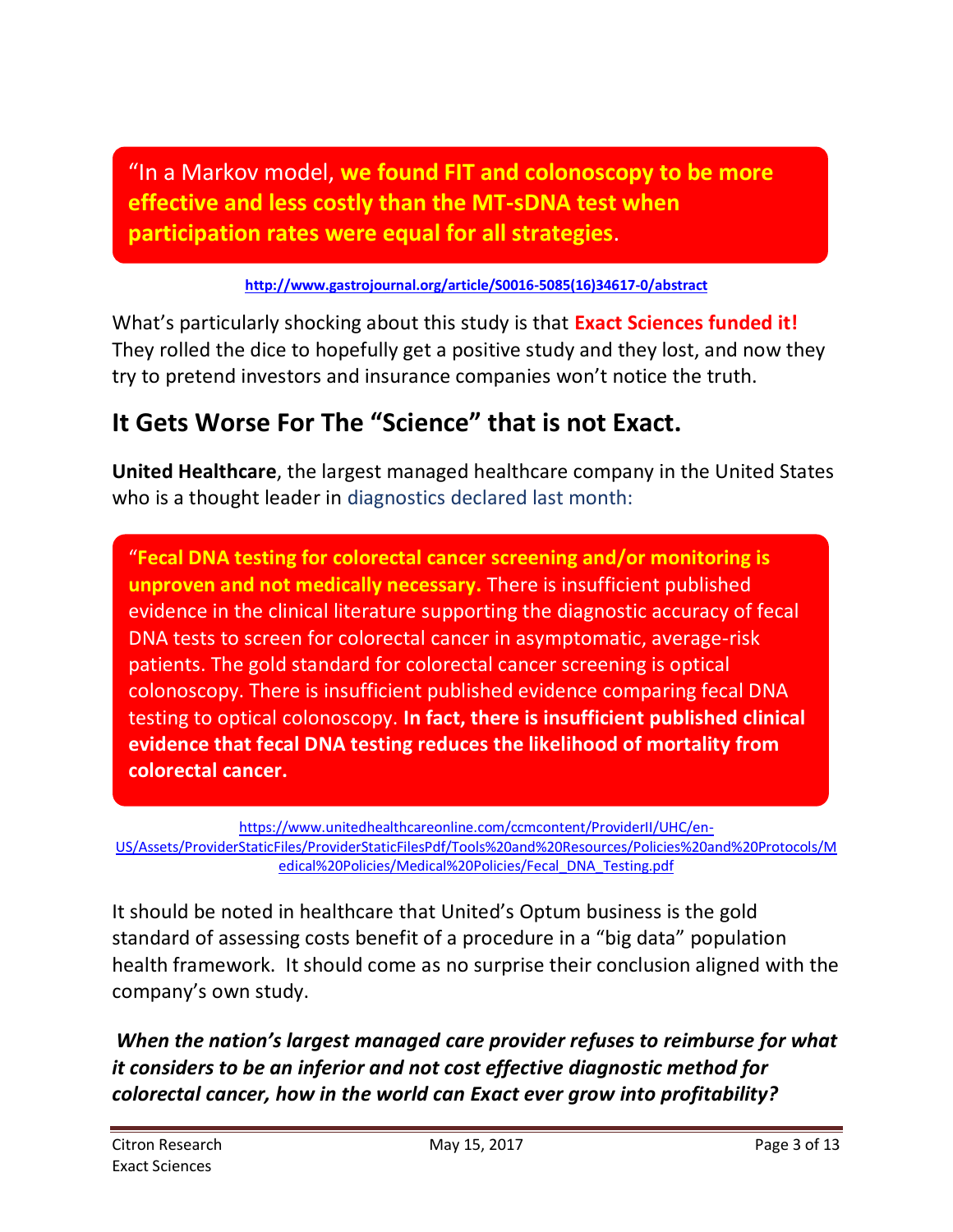## **The costs of selling inferior technology-- and Proof the Model is imploding NOW.**

The company put up a lot of noise this quarter because it announced 100,000 tests for the first time. But look at the unsustainable acquisition costs for its growth:

|                                       | <b>2Q16</b> | 3016       | 4Q16       | 1Q17       |
|---------------------------------------|-------------|------------|------------|------------|
| <b>Sales and Marketing Expense</b>    | 30,301,000  | 26,308,000 | 30,506,000 | 38,800,000 |
|                                       |             |            |            |            |
| <b>Test Volume</b>                    | 54,000      | 68,000     | 82,000     | 100,000    |
| New tests                             | 14,000      | 14,000     | 14,000     | 18,000     |
| Incremental sales/mktg per test       | 327.86      | $-285.21$  | 299.86     | 460.78     |
| Sales and Marketing per test          | 561.1       | 386.9      | 372.0      | 388.0      |
|                                       |             |            |            |            |
| <b>Doctors</b>                        | 41,000      | 50,000     | 60,000     | 70,000     |
| New doctors                           | 9,000       | 9,000      | 10,000     | 10,000     |
| Incremental Sales/Mktg per new doctor | 510         | $-443.67$  | 419.8      | 829.4      |



Where is the leverage? With Medicare reimbursement now fully pipelined, **sales and marketing cost per test should be plummeting,** demonstrating the company's ability to accrue leverage from its huge marketing push.

**But it's not. The numbers show sales and marketing per test has bottomed, and may in fact be climbing again.**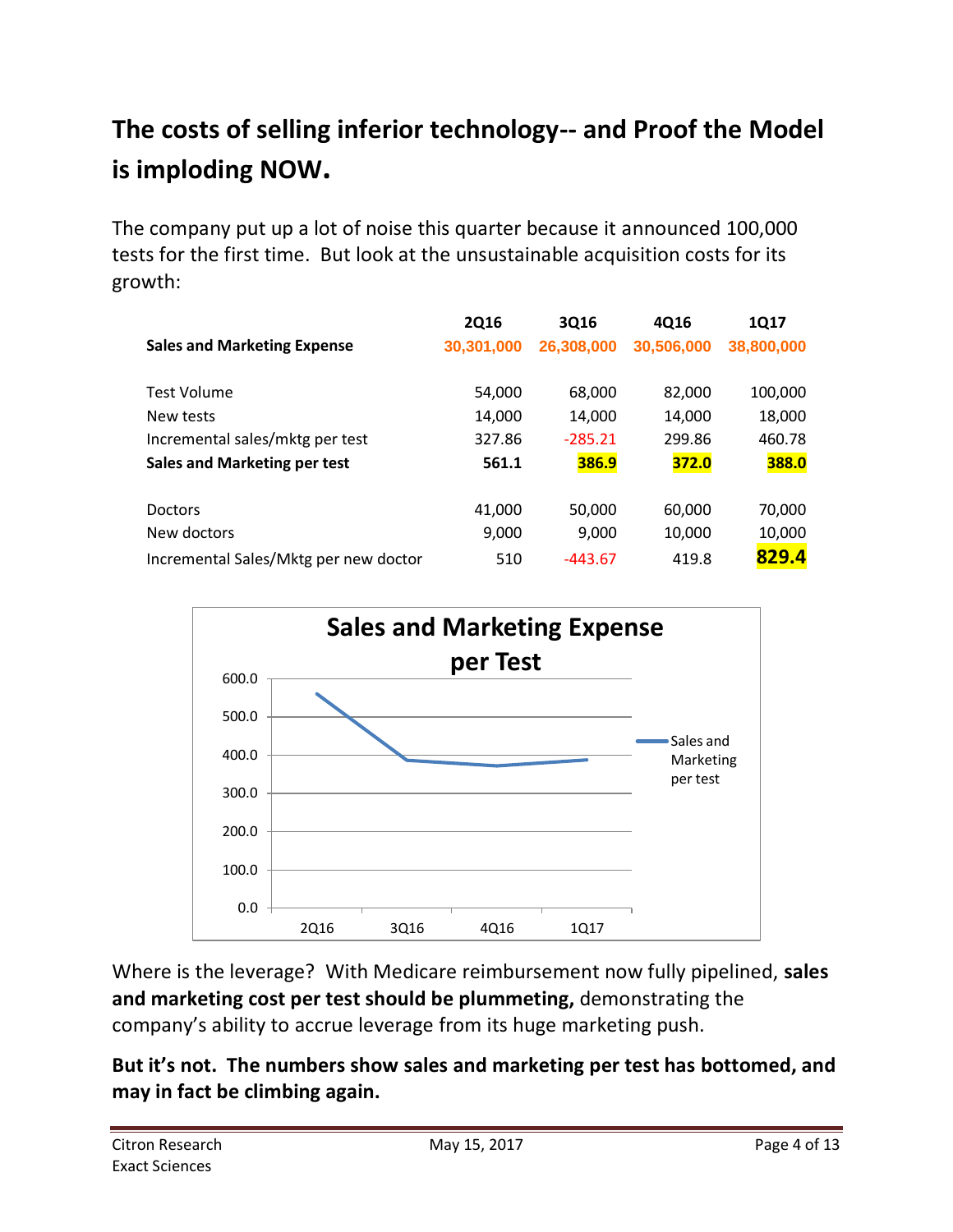**\*Note:** We could write another page about how their shift to accrual accounting helped juice up the quarter but the story is so much bigger than that.

#### **Citron Now exposes the most devastating number for Exact's future:**

## **Prescriptions per Physician.**

**1.4** orders per physician per quarter is the number, and it has been in flat line for the last two years! This key metric is not disclosed by Exact; Citron has used the company's financials to back out this critical measurement. Here's our homework: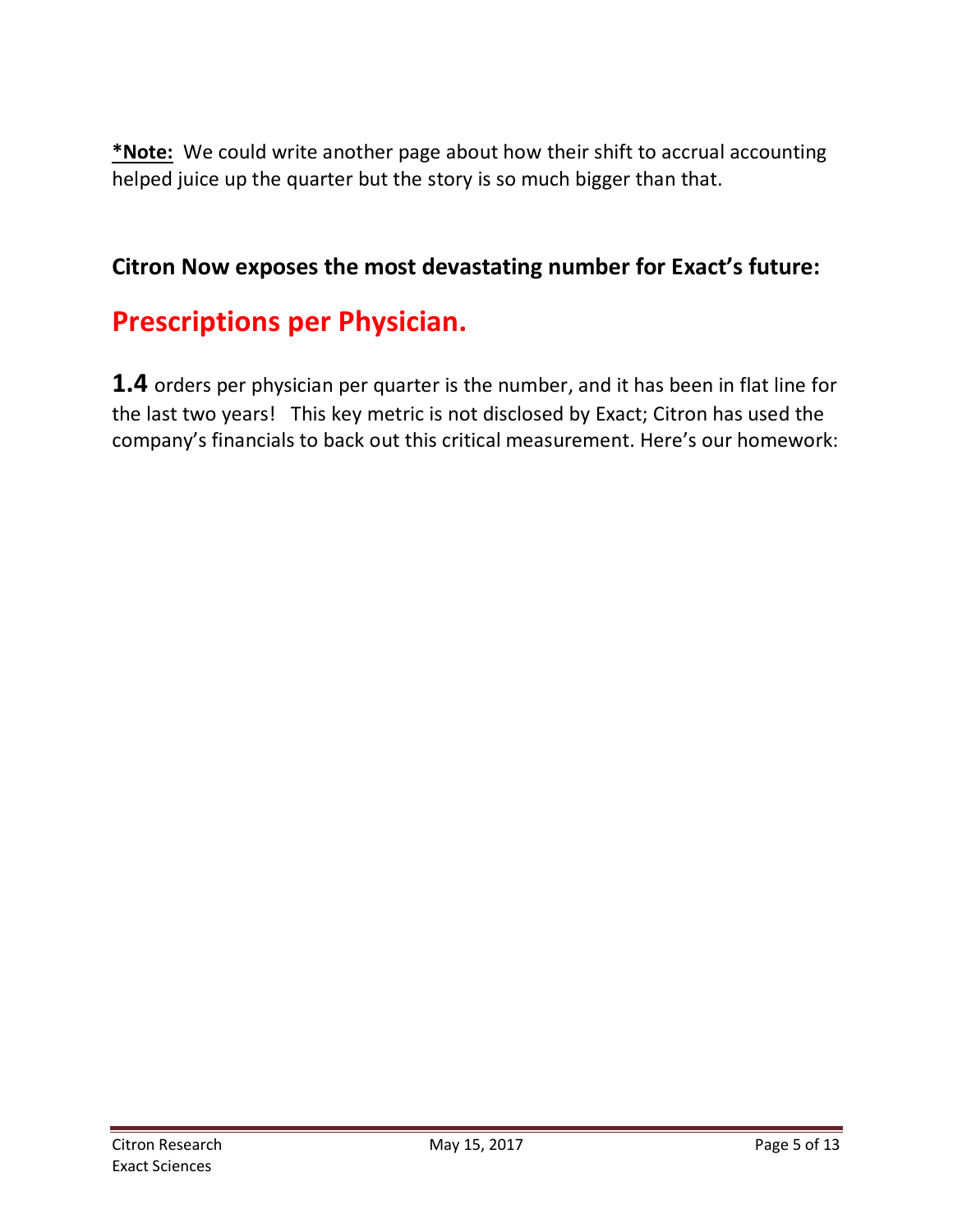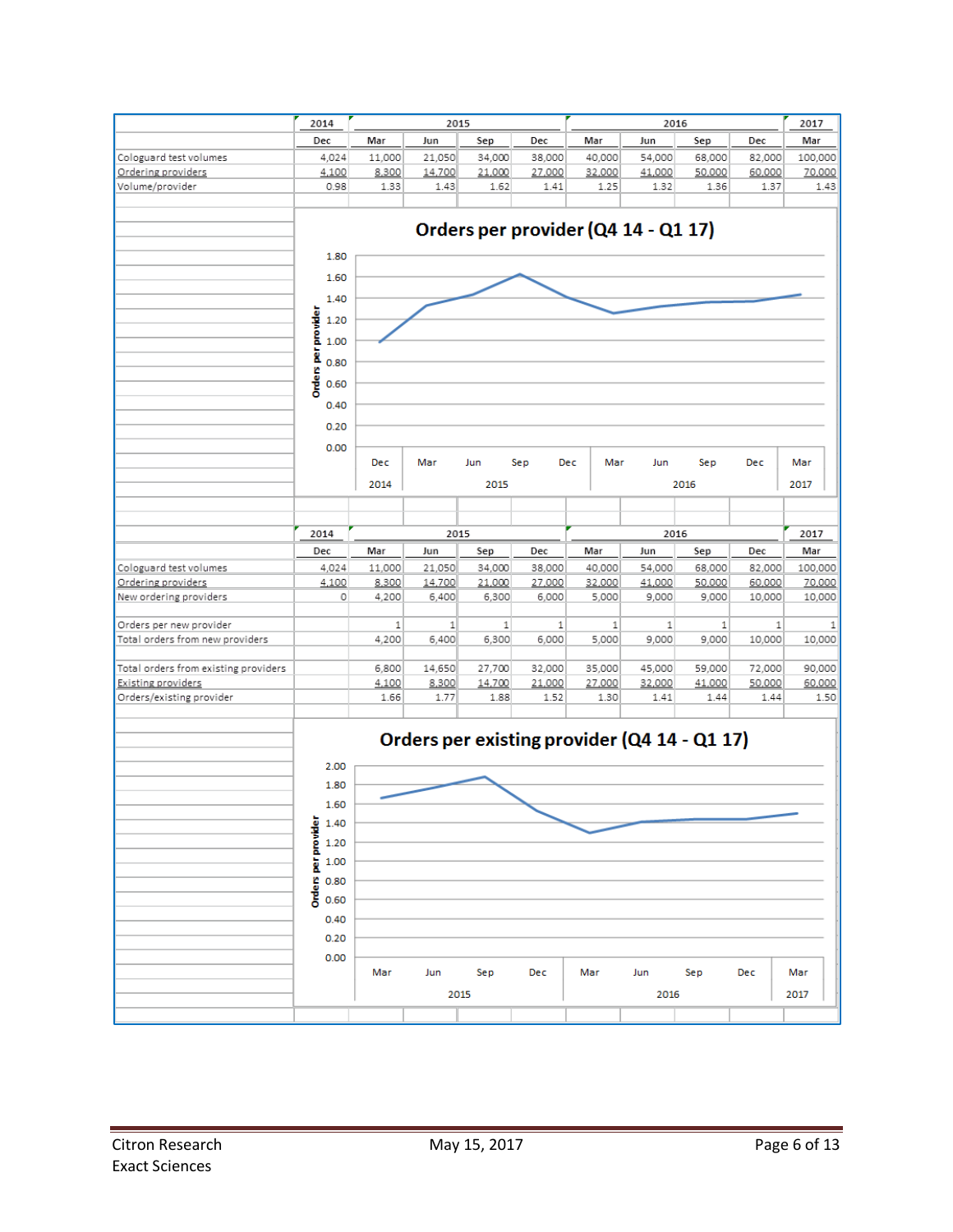If doctors were each ordering more, this business might become scalable. But, in a reaffirmation in the trust we put in healthcare providers … despite the millions of dollars spent on sales force and marketing, **doctors are not ordering more Cologuard tests**. Despite over \$223 million in operating expenses to generate \$99 million in revenues, these results show no sign of generating increasing recurring revenues to propel the business toward breakeven.

This number can only get worse, as Exact's sales force has already gone for the low hanging fruit, the most prominent and active 60,000 General Practice Physicians.

Not only is Cologuard failing to gain any leverage with doctors, consumer awareness is not on the rise either. As you can see below from the Google Trends chart, the company started their marketing campaign last spring and searches for Cologuard are still dependant on expenscive commericals; there is no market momentum evident in this data.



#### **Google Trends on Cologuard are Flat**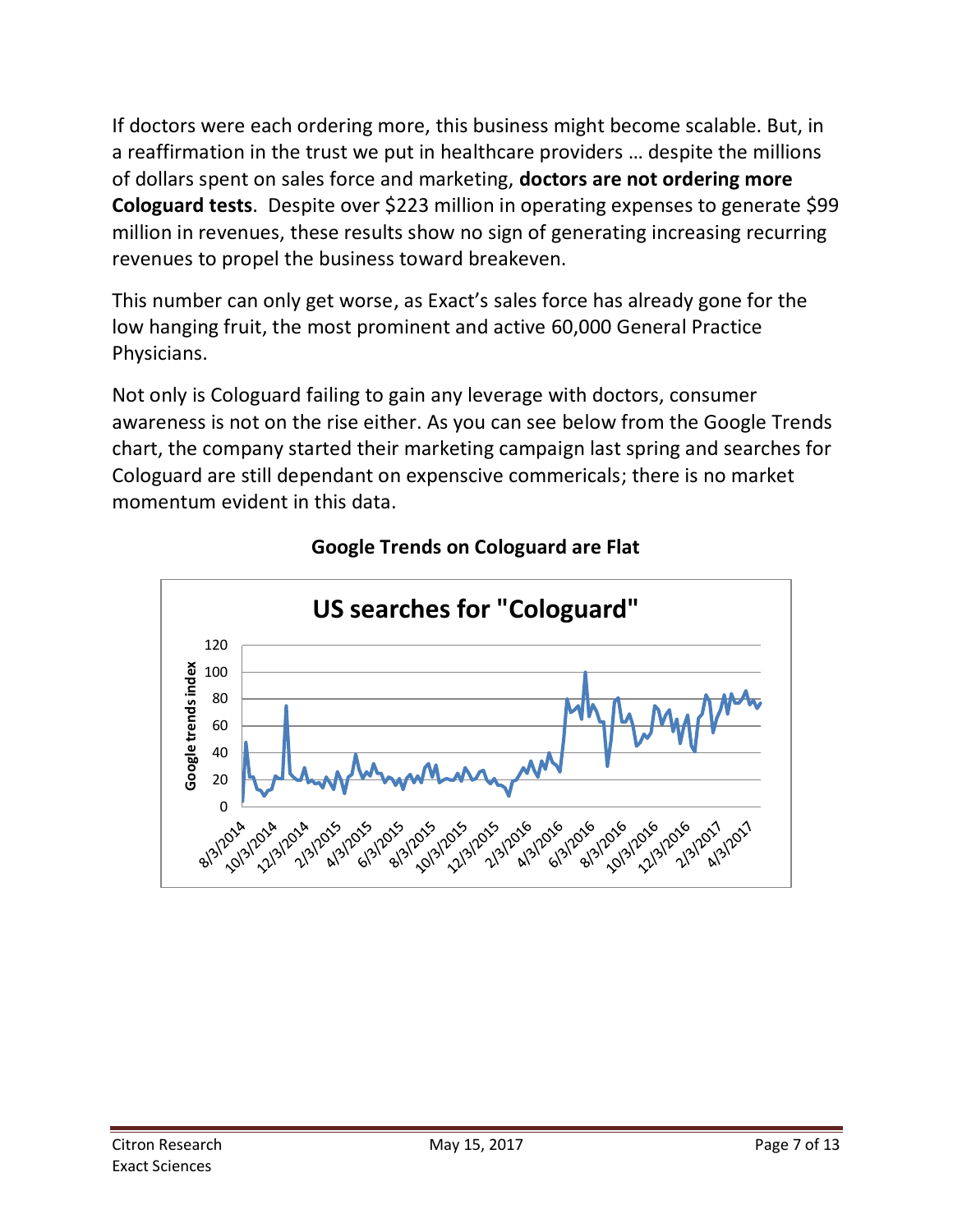

This is the profile of a marketing company simply paying for revenue….What is amazing is Exact could boost revenues another \$100 million or even \$200 million, and it still wouldn't be materially closer to making a profit.

Astoundingly, the super-bullish Cowen analyst who touted this stock last week thinks the company will **scream** higher from their current revenue run rate of \$200 million – he thinks they **might** get to \$700 million by 2019….but even at **350%** of their current run rate, he can't show them making a profit before 2020.

In a simple box, the revenue and unit growth required to get from here to breakeven is over 240% beyond their best quarter ever, and to obtain a reasonable profit, over 400%.

| <b>Required Test Volumes for </b>       | <b>Breakeven</b> | at 20x EPS |
|-----------------------------------------|------------------|------------|
| <b>Operating Expenses (millions)</b>    | 275.0            | 275.0      |
|                                         |                  |            |
| <b>Required Net Income</b>              | 0                | 135.0      |
| Tax Rate                                | O                | 30%        |
| Required Pre-Tax Net Income             | O                | 192.9      |
|                                         |                  |            |
| <b>Required Gross Profit (millions)</b> | 275.0            | 467.9      |
| % Gross Margin                          | 64.9%            | 64.9%      |
| Required revenue (millions)             | 423.7            | 720.9      |
|                                         |                  |            |
| ASP / test                              | 442              | 442        |
| Required # of Tests Sold                | 958,662          | 1,630,971  |
| 2017 Q1 Run Rate Tests Sold             | 400,000          | 400,000    |
| Multiple of Unit Volume Increase Req'd  | 240%             | 408%       |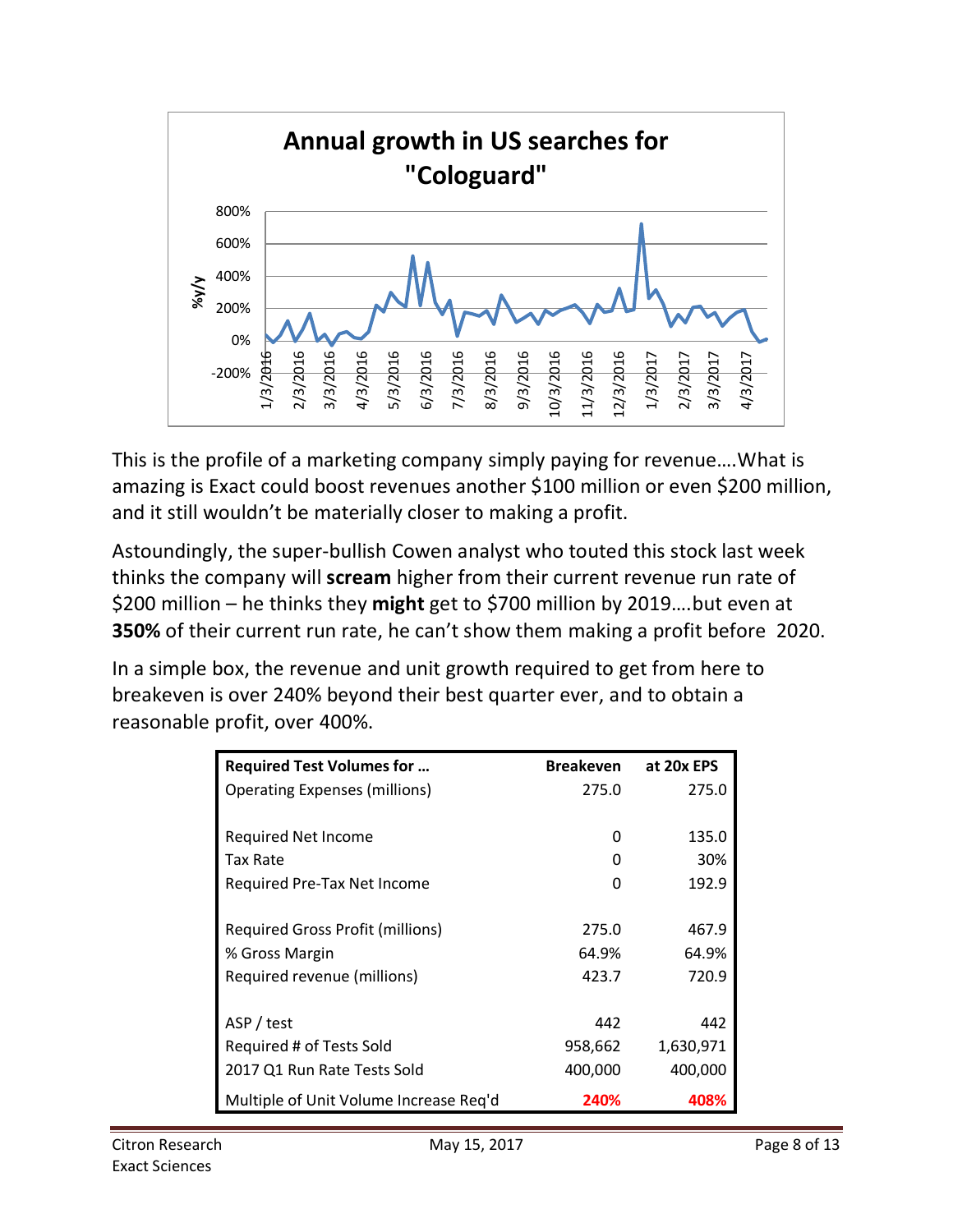

# **The Next Catalyst: Medicare Pricing Will Fall Starting in January 2018**

#### **From Exact's most recent conference call:**

"So the Medicare price in the future will be determined statutorily under the (protecting access to Medicare) [PAMA Act,](https://en.wikipedia.org/wiki/Protecting_Access_to_Medicare_Act_of_2014) and **that will be based off the median price of the commercial payers**. So there is a mechanism for that price to move and it's by statute, not by any other method. But the bigger point there is that by screening people --- well, right now Medicare pays about 75% of the nearly \$20 billion in treating colon cancer. Colon cancer is one of the most expensive cancers to treat, and Medicare is paying the price for that. We think, over time, the total cost comes down that Medicare pays when you look at screening and treatment combined and obviously, the human impact is significant." *-- Jeffrey T. Elliott, Exact Sciences CFO*

[https://seekingalpha.com/article/4066308-exact-sciences-exas-q1-2017-results-earnings-call](https://seekingalpha.com/article/4066308-exact-sciences-exas-q1-2017-results-earnings-call-transcript?part=single)[transcript?part=single](https://seekingalpha.com/article/4066308-exact-sciences-exas-q1-2017-results-earnings-call-transcript?part=single)

Medicare currently reimburses **\$512** for Cologuard, **way higher** than Exact's ASP per test of **\$442**. Running basic math yields an estimate of the non-Medicare ASP of \$285 to \$350.

As [PAMA](https://www.cms.gov/medicare/medicare-fee-for-service-payment/clinicallabfeesched/pama-regulations.html) takes effect in January 2018, Exact's top-of-the-market Medicare reimbursement rate cannot stand.

To show how low test pricing can go, just refer to Exact's lawsuit against Humana… Exact has filed suit against Humana reimbursement of 4,664 Cologuard tests that Humana deemed "medically unnecessary" [\[Link\]](/wp-content/uploads/2017/05/Exact_Sciences_lawsuit_humana.pdf)– the same finding that highly prestigious United Healthcare just published.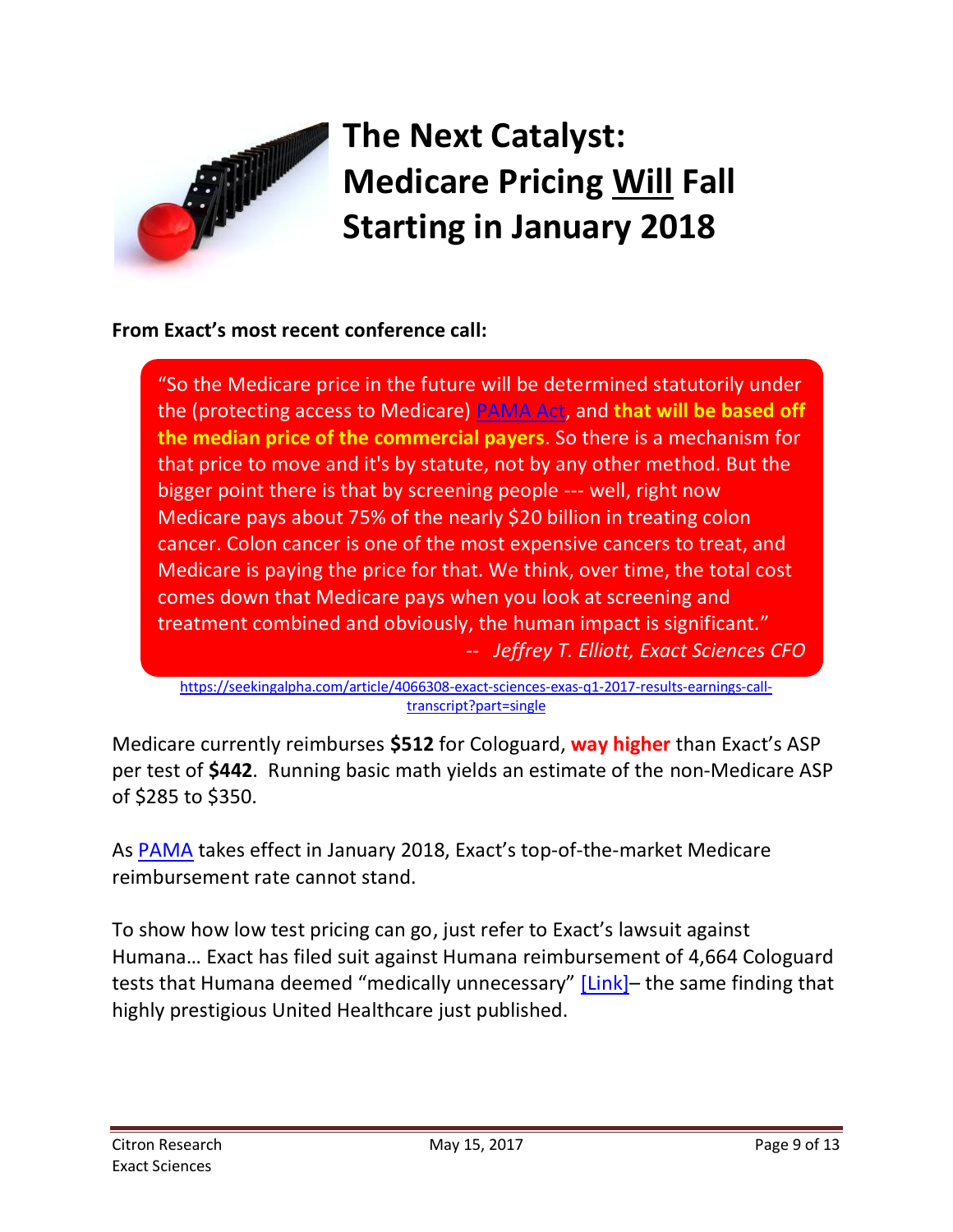The lawsuit gives us a key data point – Humana was paying appx \$171.00 per test. Remember, according to PAMA, Medicare pricing will have to conform to the average of non-Medicare pricing starting next year.

So we've done the math for them. They stated on the Q1 cc that their ASP was \$442. Assuming 70% of their revenues comes from Medicare at its current reimbursement rate of \$509 per test, the average insurance reimbursement rate would be \$285.

Even using a high-side \$350 per test reimbursement from Medicare, the Gross Margin drops to %55.1, devastates Exact's breakeven calculation, making its 20x EPS hurdle looks unreachable.

|                                           |                  |            | post-PAMA        |            |
|-------------------------------------------|------------------|------------|------------------|------------|
|                                           |                  |            |                  | at $20x$   |
| <b>Required Test Volumes for </b>         | <b>Breakeven</b> | at 20x EPS | <b>Breakeven</b> | <b>EPS</b> |
| <b>Operating Expenses (millions)</b>      | 275.0            | 275.0      | 275.0            | 275.0      |
| Required Net Income                       | 0                | 135.0      | 0                | 135.0      |
| Tax Rate                                  | 0                | 30%        | 0                | 30%        |
| Required Pre-Tax Net Income               | 0                | 192.9      | 0                | 192.9      |
| <b>Required Gross Profit (millions)</b>   | 275.0            | 467.9      | 275.0            | 467.9      |
| % Gross Margin                            | 64.9%            | 64.9%      | 55.1%            | 55.1%      |
| Required revenue (millions)               | 423.7            | 720.9      | 499.3            | 849.4      |
| ASP / test                                | 442              | 442        | 350              | 350        |
| Required # of Tests Sold                  | 958,662          | 1,630,971  | 1,426,447        | 2,426,812  |
| 2017 Q1 Run Rate Tests Sold               | 400,000          | 400,000    | 400,000          | 400,000    |
| Multiple of Unit Volume Increase<br>Req'd | 240%             | 408%       | 357%             | 607%       |

"**Note to Exact's CFO:** If Medicare is 70% of your revenues **(IS IT ?)**, and you know that pricing gets reduced next year -- we just don't know how much -- then how are you moving towards profitability? Are your commercials going to cost 40% less????" *-- Andrew Left, Editor, Citron Research*

It doesn't take a brain surgeon to guess, that with all these concerns surrounding the company, **both Insiders and the Company sold stock 6 months ago … at half the current share price.** 

<https://finance.yahoo.com/quote/EXAS/insider-transactions?p=EXAS>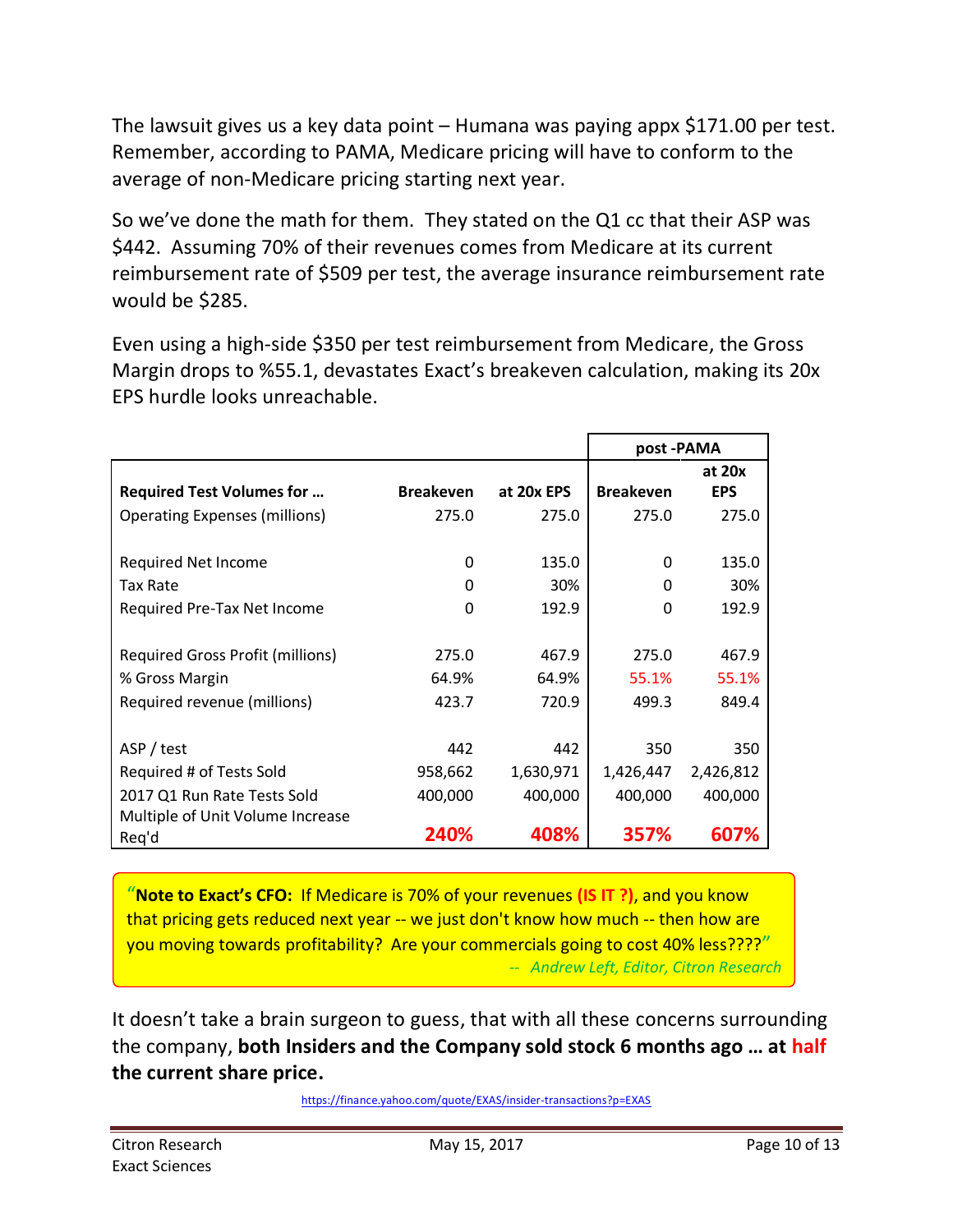\* To put in perspective how ludicrous the Exact share price is consider this: A few years ago, Myriad (MYGN) established the BRCA gold standard for breast cancer testing, and they reached \$200 mil in sales (a number higher than Exact's current run rate).

|                        | <b>Revenue</b> | <b>Stock Multiple</b> | <b>Financials</b>                |
|------------------------|----------------|-----------------------|----------------------------------|
| <b>Myriad Genetics</b> | \$200 million  | 6x Revenues           | \$65 million income              |
| <b>Exact Sciences</b>  | \$190 million  | 20x Revenues          | Operating Losses as far          |
|                        | (cur run rate) |                       | $\frac{1}{2}$ as the eye can see |

## **Terminal Value of Exact Science Might be \$0**

Anyone who follows the landscape of diagnostic cancer testing knows that everything is moving towards blood based DNA testing. Any doctor in the field will tell you it is just a matter of time. Poop in a box will probably be a medical dinosaur in 4 years and the value of Exact's only asset will be 0. While they have an early-stage pipeline of other tests, Exact Sciences in not nearly as funded or dedicated as the many private and public companies that are advancing cancer testing.

While Exact's management was sitting with its creative team brainstorming cute commercials, Jeff Bezos, Bill Gates, and Google were busy funding Grail with \$1 billion to further blood based DNA testing:

<http://medcitynews.com/2017/03/grail-freenome-liquid-biopsies/>

Just last week we saw Softbank backed Guardant raise \$360 million to sequence DNA of a million patients.

[https://venturebeat.com/2017/05/11/cancer-screening-startup-guardant-health-raises-360-million-to-sequence-tumor-dna-of-1-million](https://venturebeat.com/2017/05/11/cancer-screening-startup-guardant-health-raises-360-million-to-sequence-tumor-dna-of-1-million-patients/)[patients/](https://venturebeat.com/2017/05/11/cancer-screening-startup-guardant-health-raises-360-million-to-sequence-tumor-dna-of-1-million-patients/)

These are just two of the many companies who will forge the future of cancer testing. Investors in Exact are left with a \$4 billion poop-in-a-box company ... that loses money.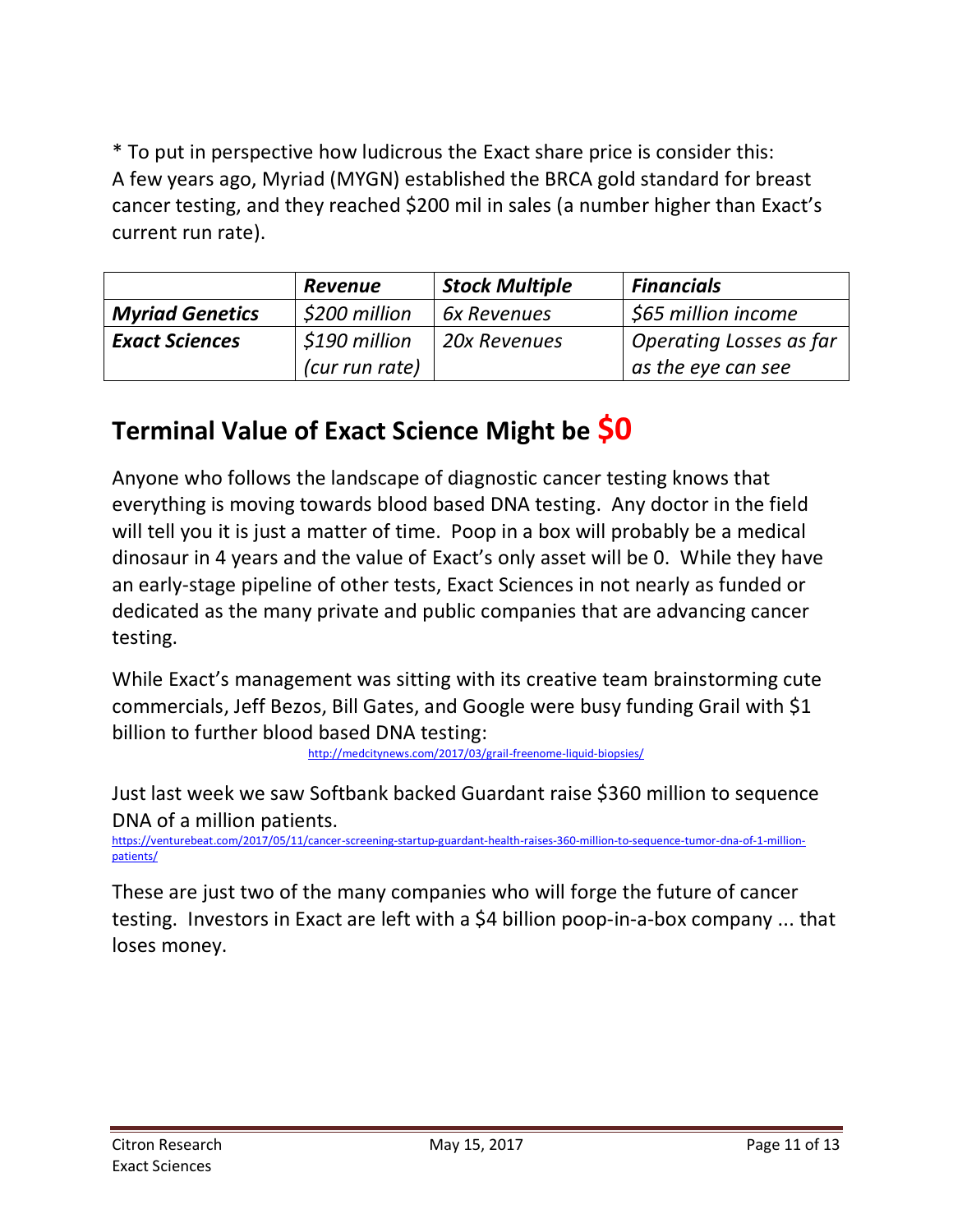"If Valeant went away tomorrow, a lot of people would still depend on their products. While their capital structure is questionable, there is an asset base of viable products underpinning the company. If Exact Sciences went away tomorrow, the medical community would not care, and patients would be better for it … there's no real asset base.

*-- Andrew Left, Editor, Citron Research*

# **Conclusion**

It has taken every bit of restraint to not fill this piece with shit jokes. Citron refrained because colon cancer is the second largest cancer killer in the world and we wanted to make sure we didn't distract attention from this preeminent point.

We believe Exact Sciences is what happens when Wall Street meets bad medicine; we are confident in our prognosis about the outcomes. In writing this piece Citron was encouraged that doctors still want to practice good medicine and that Medicare has policies in place to close pricing loopholes -- two ultimate positives for our healthcare system. If you are 50, go to your doctor and follow their orders. This is life – it's more than a cute commercial.

#### **Cautious Investing to All**

#### **Editor's Rant on Colon Cancer:**

Colonoscopy is considered the gold standard for colorectal cancer detection and prevention. That gives it a 100% sensitivity score – virtually all colon cancers are detected during routine colonoscopy. A recent broad study by Kaiser measured just how effective colonoscopy is. In a large, demographically adjusted, long term study published just recently, Kaiser found that **death rates were 300% higher in comparable populations who weren't being screened using colonoscopy**.

[http://www.gastrojournal.org/article/S0016-5085\(16\)34617-0/abstract](http://www.gastrojournal.org/article/S0016-5085(16)34617-0/abstract)

Part of this success rate is that colonoscopic procedures routinely **remove** precancerous polyps. The stool test of course can't do this. So colonoscopy gets